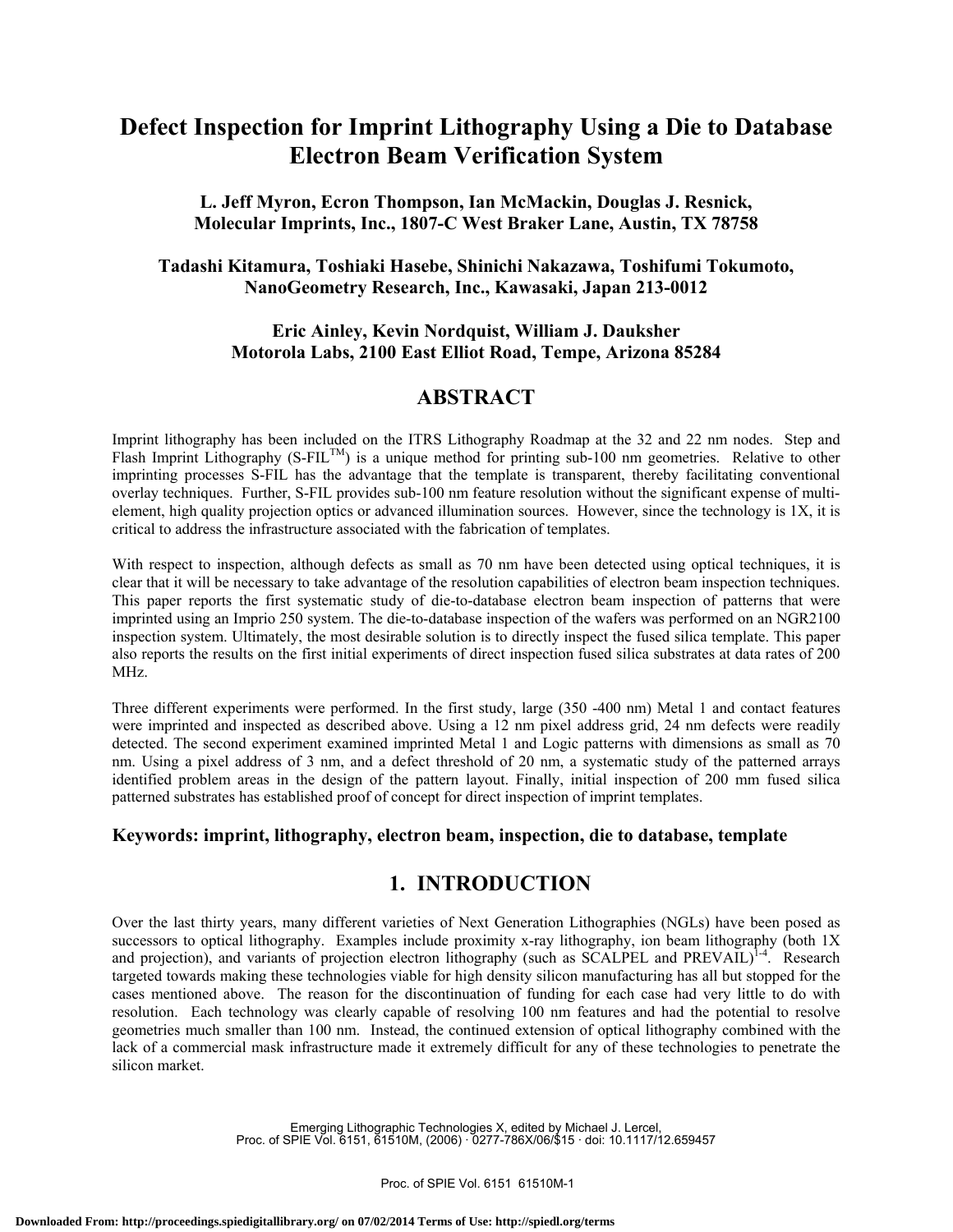Imprint lithography has been included on the ITRS Lithography Roadmap at the 32 and 22 nm nodes<sup>5</sup>. Step and Flash Imprint Lithography (S-FIL<sup>TM</sup>) is a unique method for printing sub-100 nm geometries<sup>6-8</sup>. Relative to other imprinting processes S-FIL has the advantage that the template is transparent, thereby facilitating conventional overlay techniques. Further, S-FIL provides sub-100 nm feature resolution without the significant expense of multielement, high quality projection optics or advanced illumination sources. However, since the technology is 1X, it is critical to address the infrastructure associated with the fabrication of templates.

The S-FIL blank has an advantage over the previously mentioned NGLs, in that the starting material is identical to what is being used in mask shops to today. In addition, the utilization of a stiffer substrate (as opposed to a membrane) minimizes the issues associated with pattern dependent image distortion. Although patterning at 1X dimensions is challenging, it should be appreciated that today's 4X optical proximity correction (OPC) designs require features as small as 1.5X. Writing time is also an advantage at 1X, because of the reduced writing area and the elimination of OPC.

The template fabrication sequence is very similar to the chromeless phase shift mask (PSM) process currently used in mask shops. Four 1X templates are fabricated on a standard fused silica quartz 6025 blank (6" x 6" x 0.25") with a 15 nm chromium layer. The processing sequence is depicted schematically in Figure 1. A standard positive tone resist is coated and exposed using either a fast shaped-beam pattern generator (common in mask shops) or a slower but higher resolution Gaussian-beam pattern generator (typically found in Research and Development facilities). The patterned resist serves as an etch mask for the thin Cr film. The Cr, in turn, is used as an etch block for the fused silica.



Figure 1. Template fabrication process flow

In both the Cr-less PSM and S-FIL template route, the second level lithography step is exposed using a fast optical writer, such as an Alta 3700 laser pattern generator. This step for Cr-less PSM is designed to expose the active area. In the case of an S-FIL template, it must protect the active area to enable formation of the 15 µm mesa or pedestal. The mesa is formed by etching the non-active areas using a wet buffered oxide etch (BOE) solution. The final step in the template process is a dice and polish step used to separate the plate into four distinct templates. An example of a final template is shown in Figure 2.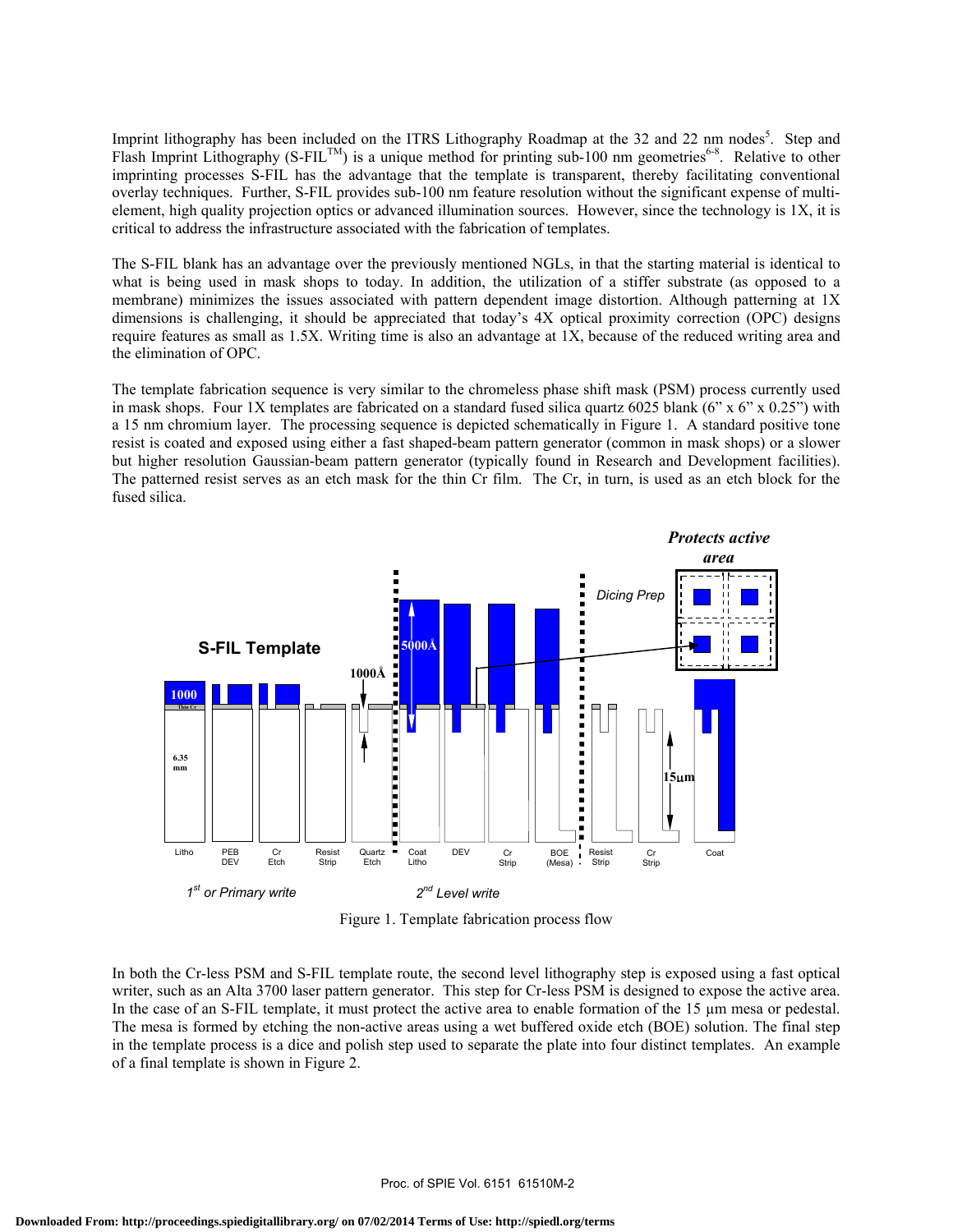Not described in the sequence above are the inspection and repair steps. With respect to inspection, although defects as small as 70 nm have been detected using optical techniques<sup>9</sup>, it is clear that it will be necessary to take advantage of the resolution capabilities of electron beam inspection techniques. Previous electron beam inspection work established that programmed defects patterned on an ITO-based template can be calibrated in a CD SEM and inspected on a prototype e-beam inspection system of the KLA-Tencor eS30m<sup>10</sup>. This means that two important issues were addressed: the contrast is acceptable and surface charging does not seem to be an issue with a transparent conducting oxide such as ITO.

Although the methodology described above presents a viable approach for inspection, it also adds complexity to the template fabrication process. A second alternative is to perform electron beam inspection on an imprinted wafer, and compare the imprinted patterns to a database. This paper reports the first systematic study of die-to-database electron beam inspection of patterns that were imprinted using an Imprio 250 system. The die-to-database inspection of the wafers was performed on an NGR2100 inspection system. Ultimately, the most desirable solution is to directly inspect the fused silica template. This paper also reports the results on the first initial experiments of direct inspection fused silica substrates at data rates of 200 MHz.



Figure 2. S-FIL template on an Imprio auto loader

# **2. EXPERIMENTAL DETAILS**

For the first two experiments, 200 mm imprinted wafers were inspected. Templates were prepared in the typical way, generally following the flow described in Figure 1. Four 1X templates were fabricated on a standard fused silica quartz 6025 blank (6" x 6" x 0.25") with a 15nm Cr layer. A common positive tone chemically amplified electron beam resist was coated (<150nm) and exposed using a 50keV electron beam pattern generator using. The Cr is used as an etch block for the quartz etch, both of which were dry etched using a production tool. Details of the pattern transfer process, including mesa formation and the dice and polish procedure, have been previously published $11$ . The plate for the first experiment was provided by Toppan Photomask. The plate for the second set of experiments was provided by DNP.

After dice and polish, the templates were cleaned and imprinted using an Imprio 250 nano-imprint tool, on 200 mm wafers coated with 60nm of DUV30J, an inorganic bottom anti-reflective coating (BARC). A non silicon containing low viscosity Monomat material (resist) was used and cross-linked with UV light, exposed through the back of the transparent template. Process details and mechanics of S-FIL have also been described thoroughly elsewhere $7,12,13$ .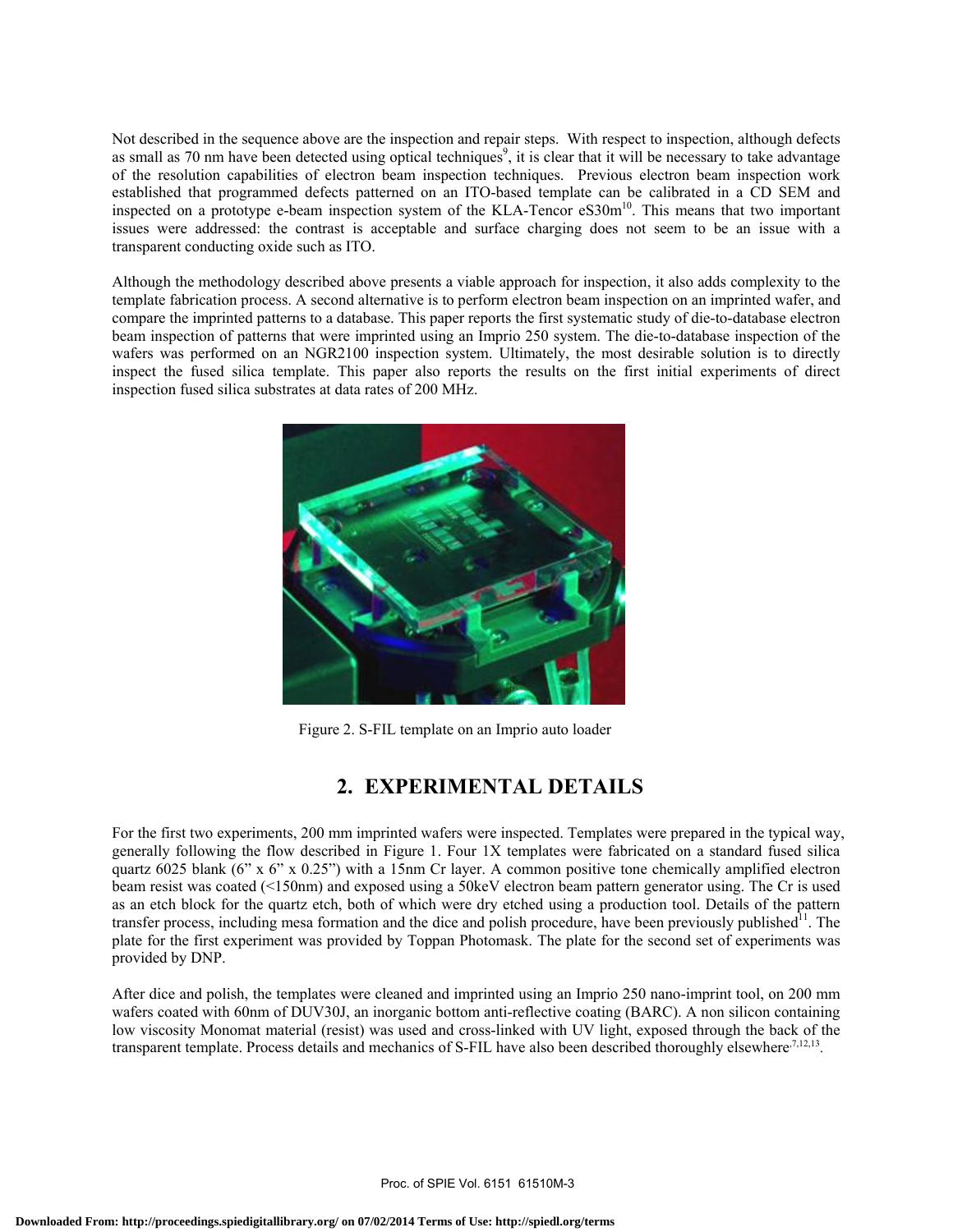The final inspection sample was prepared on a 200 mm fused silica wafer coated with a 15 nm Cr layer. A ZEP520A electron beam imaging resist was coated on the wafer and a high resolution Leica VB6 HR Gaussian beam writer operating at 100 KV was used to expose the patterns. The features of interest in this study included a Metal 1 like array, an SRAM contact pattern, and a Logic pattern. The specifics of each pattern are shown in Figure 3.



Figure 3. Patterns used for inspection: a) Metal 1 like structures. b) SRAM contact array. C) Logic pattern.

Inspections were performed with a Nanogeometry Research Inc. NGR2100 die-to-database system, which is presently configured to inspect 200 and 300 mm wafers<sup>14</sup>. The NGR2100 consists of an Electron Image Acquiring System (EIAS), a Geometry Verification Engine (GVE), and a GUI interface. The key features of the EIAS include high-resolution and high speed secondary electron acquisition capability, a scan generator to acquire images of a large area, and proprietary electron optics to eliminate field distortion over the wide scan field. A die is scanned by a field of view, step-by-step, to acquire the image to be verified. A feature contour is extracted, represented by lines and curves corresponding to the edges of the imaged feature. The contour is then compared to the target design data, to create a differential bias. The bias data is used to output to verify compliance with a known process window or CD measurement. The system operates at an accelerating voltage between 400 and 2000 V and samples at a maximum rate of 200 MHz. Examples of photolithographic defects detected with the NGR2100 are depicted in Figure 4.



Figure 4. Four types of defects detected with the NGR2100 die to database inspection tool.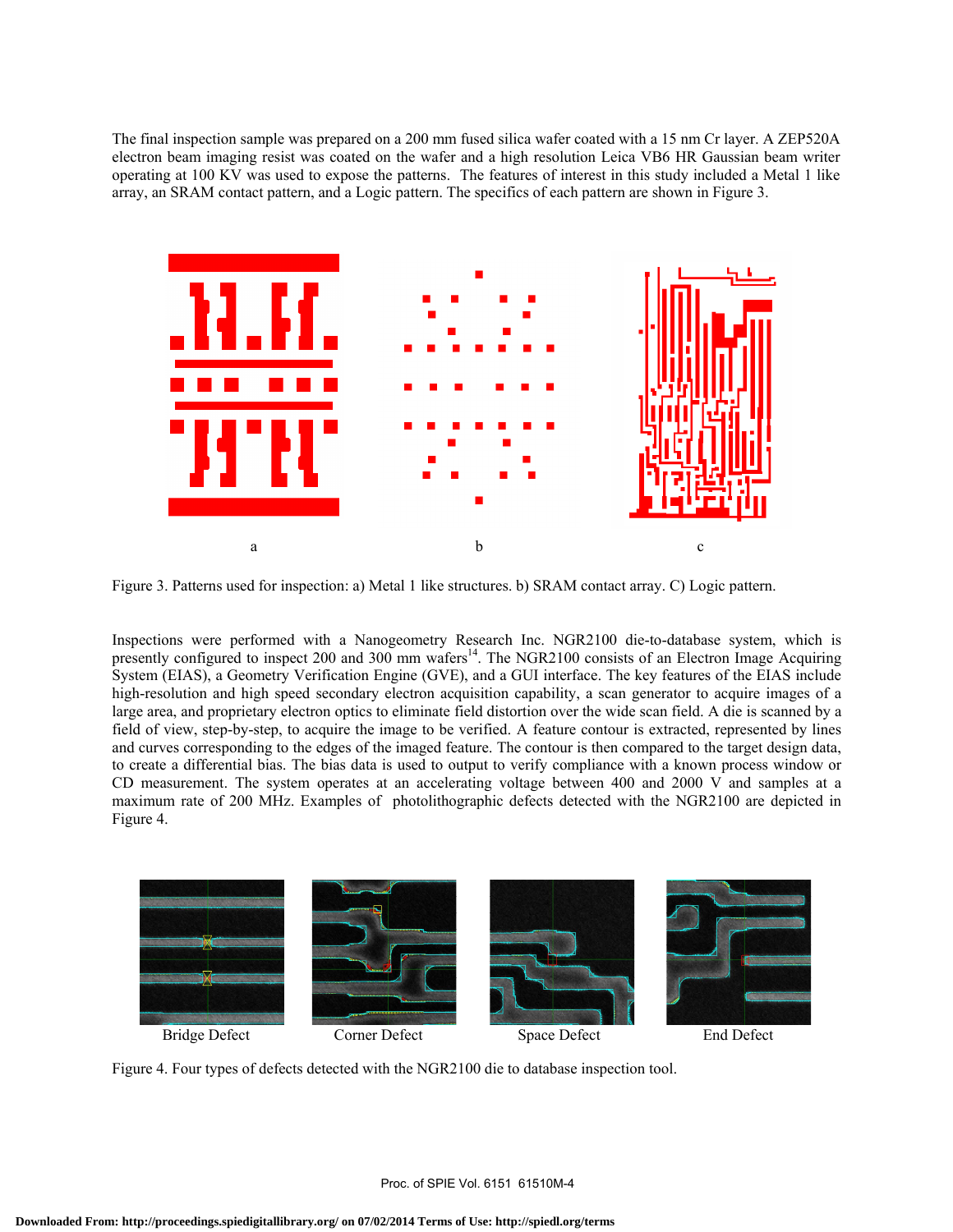# **3. RESULTS AND DISCUSION**

#### **a. 350 nm Metal 1 patterns and 400 nm Contacts**

Initial experiments were performed on imprinted wafers using the Metal 1 and contact patterns depicted in Figure 3. Modest dimensions of 350 nm for the Metal 1 patterns and 400 nm for the contacts were chosen in order allow for defect learning on a KLA-Tencor 2132 resident at MII. Because of the larger pattern sizes, a pixel address of 12 nm was selected for inspection. Landing energy and probe current were 2300 V and 3 nA, respectively. The minimum threshold for defect detection was set to 24 nm.

Defects on the templates were determined by scanning multiple imprint fields and comparing the repeating defects to the database. For the 400 nm contact pattern, 162 defects were attributed to the template. Examples of two defect types are shown in Figure 5. Figure 5a. depicts a contact pattern with defects located toward the center and bottom right of the micrograph. In Figure 5b. the reference geometries are included, and the locations of the defects are marked in red. Arrows have been included in the micrograph as aids for the reader. The defect size for the center contact was measured to be 56 nm. Figure 5c. Shows the Metal 1 pattern with a small defect on the right edge of the center feature. Figure 5d includes the GDS layout and a marker for the detected defect. Again, an arrow has been added as a guide for the eye. The defect size in this case was 24 nm.



Figure 5. a) Defects detected on an imprinted contact array. b) The same contact array including the GDS layout and markers indicating the defect locations. c) Metal 1 pattern with a single defect. d) The same Metal 1 pattern with the GDS layout and a marker indicating the location of the defect.

#### **b. Metal 1 and Logic patterns: 70 – 100 nm**

Following the successful inspection of the larger patterns, the Metal1 and Logic patterns were scaled down to dimensions of 70, 80, 90 and 100 nm. Templates were fabricated and the resultant patterns were imprinted using an Imprio 250. Micrographs of the Metal 1 at 80 nm and 70 nm are shown in Figures 6a and 6b. For all feature sizes, the Metal 1 patterns were clearly resolved. In the case of the Logic pattern, the aggressive scaling eventually caused problems below 90 nm. Two areas in particular were noted in the 70 nm pattern and are marked on Figure 7. The first feature, shaped like a question mark (left), tended to close within the center of the feature at the smaller dimensions. The second feature, also in Figure 7(right), depicts a space with a dimension smaller than the coded dimension of the device. As a result, this feature tended to bridge at the smallest dimensions imaged.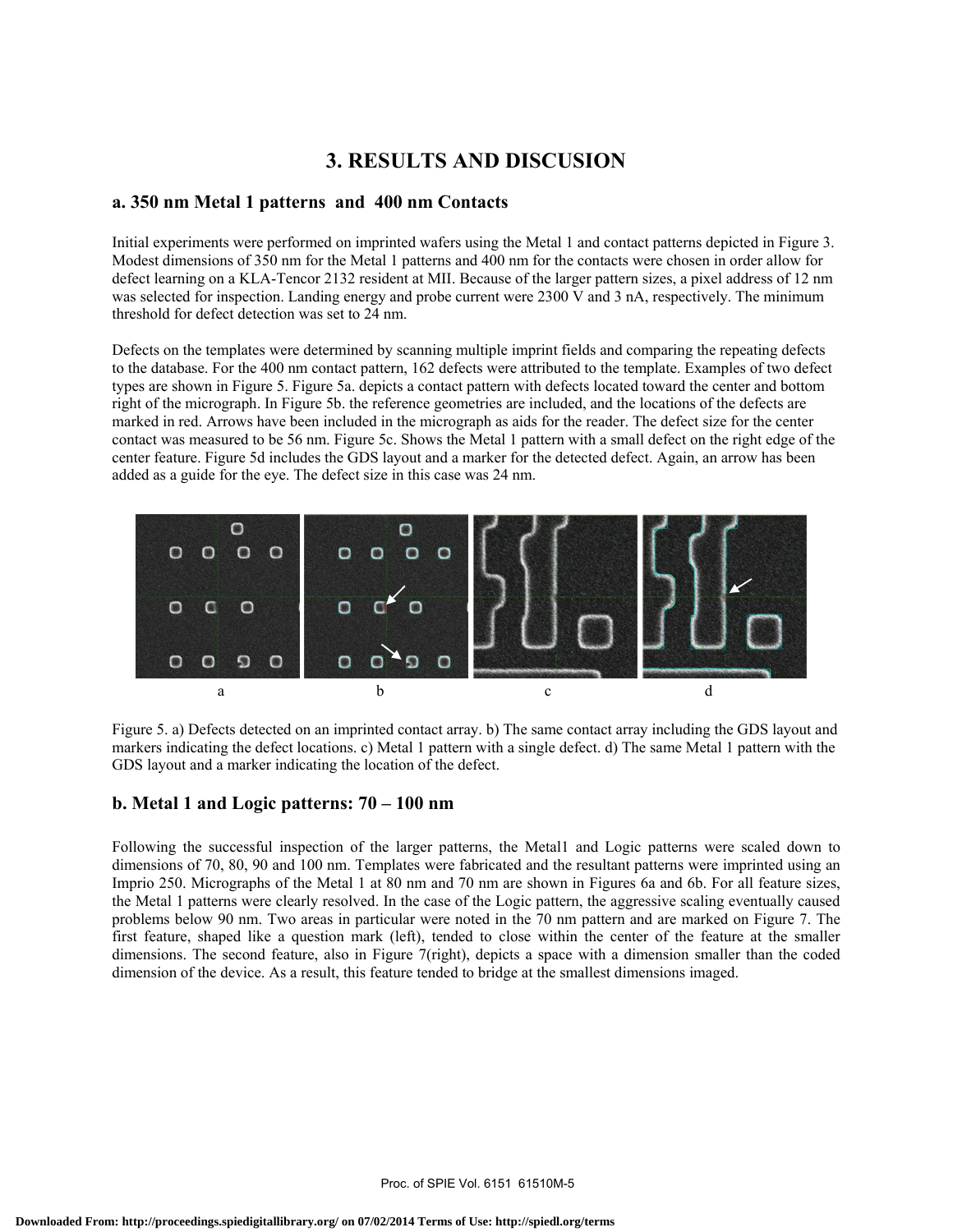

Figure 6. a) Imprinted 80 nm Metal 1 array. All of the Metal 1 patterns printed cleanly. b) Imprinted 70 nm Metal 1 array.



Figure 7. Imprinted 70 nm Logic CAD drawing (middle) and problem area magnifications on left (feature 1) and right (feature 2).

The clean Metal 1 pattern and degrading Logic pattern served as a good vehicle for inspection. The 0.50 mm x 0.50 mm areas containing the Metal 1 and Logic patterns were inspected at a 3nm pixel address. Threshold detection was set to 20 nm. Examples for two different arrays are shown in Figure 8. In each case, the Metal 1 patterns are located to the left, and the Logic patterns are located to the right. Starting in the upper left corner, the pattern dimensions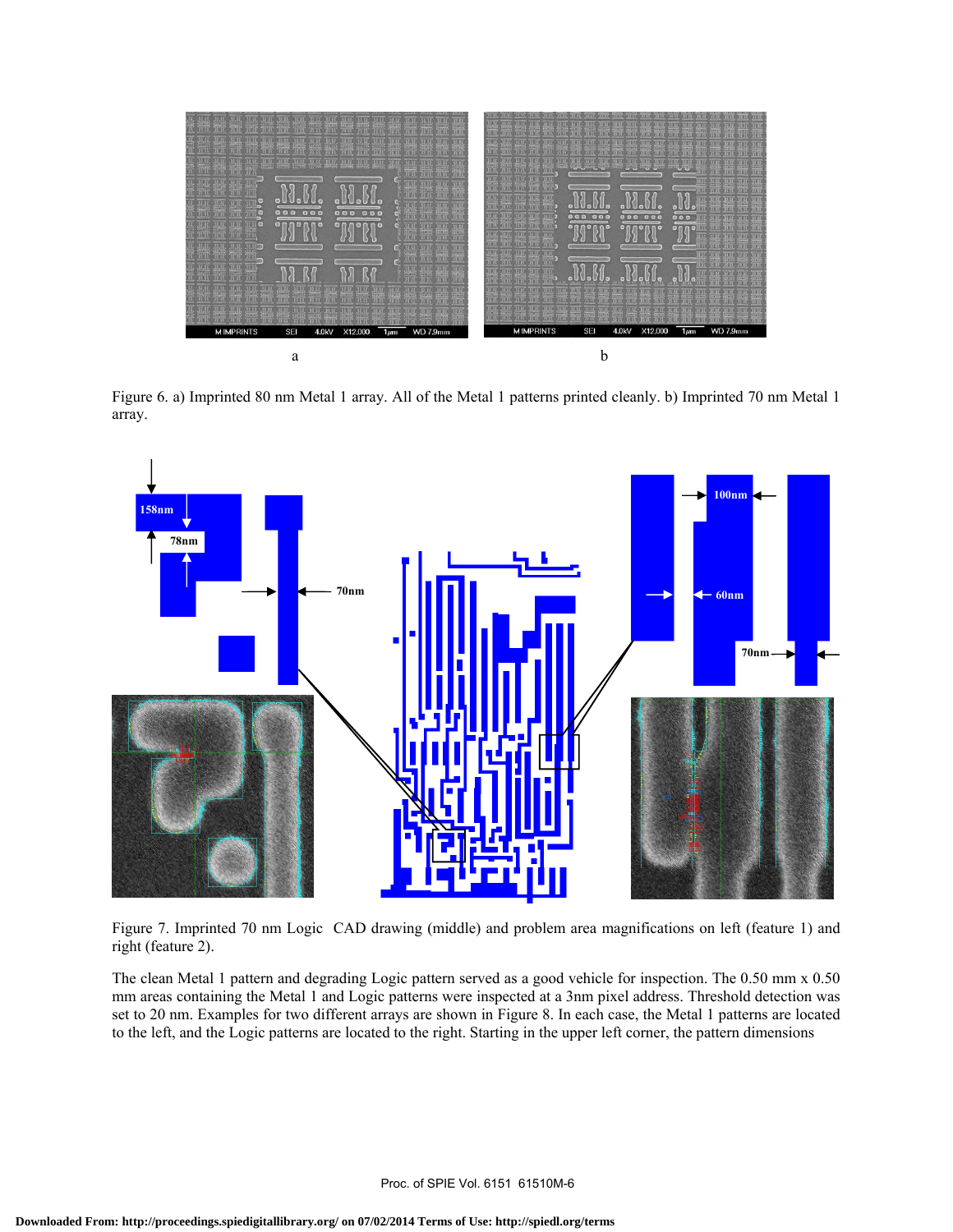start at 100 nm, and work their way clockwise down to 70 nm. The trend for both graphs is clear. Only one defect is detected in the Metal 1 arrays. In the case of the Logic patterns, very few defects are found at 100 nm and 90 nm. As the dimension shrinks to 70 nm, the number of defects detected becomes significant. In fact, 98% of the defects detected are the types described above.



Figure 8. Graphic inspections of the Metal 1 and Logic patterns. The Metal 1 patterns remain defect free down to 70 nm. The Logic pattern degrades, however, as the dimension decreases.

#### **c. Direct Inspection of Fused Silica Substrates**

Direct inspection of a fused silica template is the preferred solution from an infrastructure point of view:

- It does not require change in materials for the fabrication of the template.
- It allows inspection of the template in the mask shop
- It does not require an additional imprint step to enable inspection

Inspection of dielectric substrates, in particular for the mask industry, has been demonstrated, and is now offered by several companies in CD SEMs and SEM review systems. Two examples include AMAT's gas injection  $RETicleSEM$ <sup>11</sup> and the Leica LWM 9000 SEM. The key issue is no longer charge dissipation, but addressing dissipation at data rates sufficient for mask or template inspection.

Because the current configuration of the NGR2100 accepts only 200 mm and 300 mm wafers, the final test patterns were prepared on a 200 mm fused silica wafer supplied by Shin-Etsu MicroSi. Logic and Metal 1 patterns were scaled down to 40 nm, and the images were etched 100 nm into the fused silica. Pixel addressing was set at 3 nm, with a threshold detection of 20 nm. Landing energy was set at 2700 V. The results from the first images are shown in Figure 8. Pictured in Figure 9a are the Metal 1 patterns. Starting from the upper left corner, the pattern dimensions start at 70 nm and decrease clockwise to 50 nm and 40 nm, and then increase back up to 60 nm. A magnified view of the 50 nm Metal 1 pattern is shown in Figure 9b. The roughness in the features is a result of an insufficient Cr etch, the fidelity of which is being captured by the NGR2100.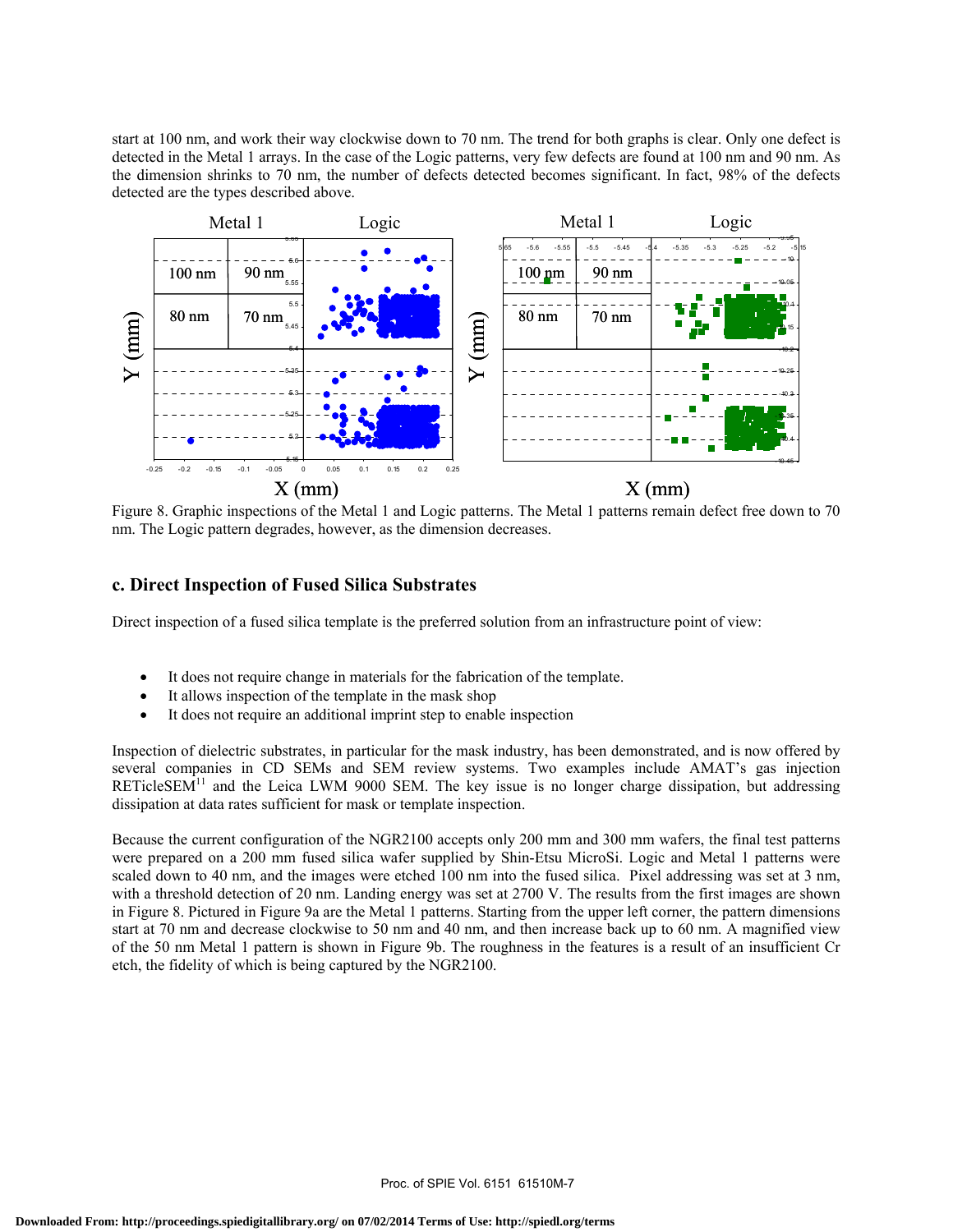

Figure 9. SEM images of Metal 1 patterns from a 200 mm fused silica wafer: a) 8000 x 8000 pixel image of the  $40 -$ 70 nm Metal 1 patterns. b) A magnified view of the 50 nm Metal 1 pattern, extracted from Figure 9a.

Roughness in the final features precluded a systematic study, however the viability of the process is apparent. The Metal 1 patterns also included programmed defects located near the center of the pattern, as shown in Figure 10a. Programmed defect sizes ranged from 50 nm to 5 nm. Two examples of detected defects are shown in Figures 10b – 10e. Figure 10b depicts the SEM image from the NGR2100 of a 40 nm Metal 1 pattern including a programmed defect, indicated by circled area. Figure 10c includes the GDS layout of the pattern along with a marker for the defect area. The marker, in this particular case, shows up in a colored image as yellow, since the threshold value of 20 nm was not exceeded. A second example, shown in Figure 10d, depicts a bridge defect, and is indicated by the circled area. Figure 10e again includes the GDS layout along with a marker indicating the bridged area. The defect color, in this case is red, since the dimension exceeds the threshold of 20 nm. An arrow to the defect, has been included as a guide for the eye.



Figure 10. a) CAD drawing of the Metal 1 pattern including a programmed defect. b) SEM including a programmed defect. c) The same image with the GDS layout of the pattern and a marker of the programmed defect, measured at 15 nm. d) SEM photo depicting a bridge defect. e) Same photo including the GDS layout and a marker indicating the location of the bridge defect, measured at 20 nm. An arrow is included as a guide for the eye.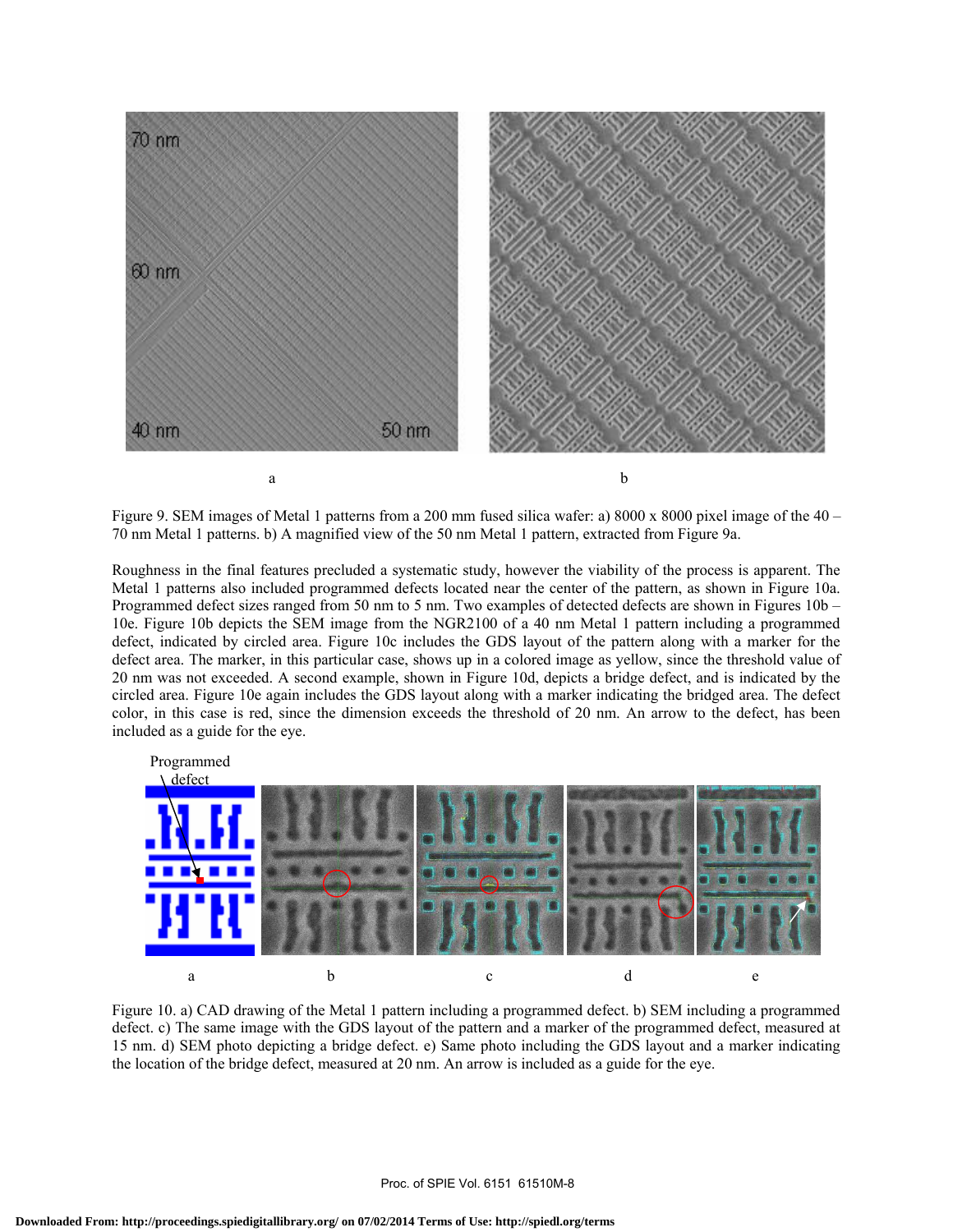# **4. CONCLUSIONS**

Two methods have been presented for the inspection of imprint templates. The first methodology used a die to database approach on imprinted wafers. Information on template defects was extracted by measuring multiple printed fields and comparing repeating defects to the database. Proof of concept was also demonstrated for the direct inspection of fused silica substrates. Because the NGR2100 is not currently configured to accept photoplates or templates, proof of concept work was performed on 200 mm wafers. A pixel size of 3 nm and a minimum threshold detection of 20 nm were set for the finest work. It should be noted that this threshold is not the limit of the inspection tool, but a compromise on inspection time and signal to noise.

Future work will focus on inspection of sub 50 nm patterns and the direct inspection of photoplates and templates.

## **ACKNOWLEDGMENTS**

The authors gratefully acknowledge Nobuhito Toyama and Naoya Hayashi from DNP, David Standfast from Motorola, Ed Nichols from Shin-Etsu MicroSi and Toppan Photomask's Round Rock site for the fabrication of imprint templates and substrates used in this analysis. The authors would also like to thank S. V. Sreenivasan, and Mark Melliar-Smith from Molecular Imprints Inc., and Michael Hoffman and Masahiro Yamamoto from NanoGeometry Research Inc. for supporting this research.

### **REFERENCES**

1. Henry I. Smith and S. E. Bernacki, J. of Vac. Sci. Technol. Vol. 12, Issue 6, pp. 1321-1323, 1975.

2. P. E. Mauger, A. R. Shimkunas, J. C. Wolfe, S. Sen, H. Löschner, and G. Stengl, J. Vac. Sci. Technol. B 10, 2819 (1992).

3. M. M. Mkrtchyan, J. A. Liddle, A. E. Novembre, W. K. Waskiewicz, G. P. Watson, L. R. Harriott, and D. A. Muller , J. Vac. Sci. Technol. B **16**, 3385 (1998)

4. H. C. Pfeiffer *et al*.*,* J. Vac. Sci. Technol. B **17**, 2840 (1999).

5. http://public.itrs.net/

6. T. Bailey, B. J. Choi, M. Colburn, M. Meissl, S. Shaya. J. G. Ekerdt, S. V. Sreenivasan, and C. G. Willson, J. Vac. Sci. Technol. B 18(6), 3572 (2000).

7. M. Colburn, S. Johnson, M. Stewart, S. Damle, T. Bailey, B. Choi, M. Wedlake, T. Michaelson, S. V. Sreenivasan, J. Ekerdt, and C. G. Willson, Proc. SPIE, Emerging Lithographic Technologies III, 379 (1999).

8. M. Colburn, T. Bailey, B. J. Choi, J. G. Ekerdt, S. V. Sreenivasan, Solid State Technology, 67, June 2001.

9. Harald F. Hess, Don Pettibone, David Adler, and Kirk Bertsche, Kevin J. Nordquist, David P. Mancini, William J. Dauksher, and Douglas J. Resnick, J. Vac. Sci. Technol. B 22(6), Nov/Dec 2004, 3300 – 3305.